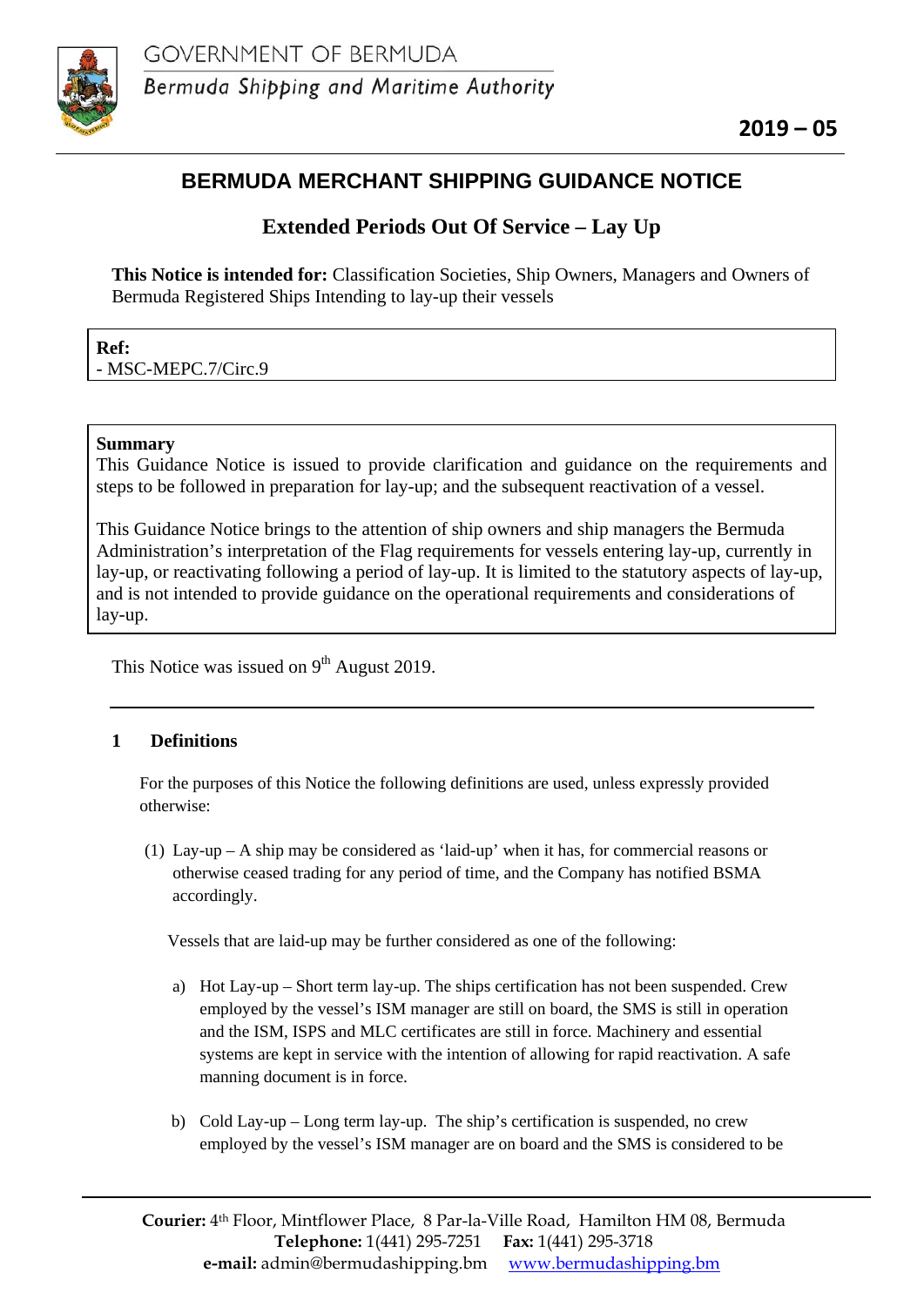suspended. Machinery is normally taken out of service and the ship is rendered 'dead'. Re-activation time is dependent upon the level of preservation undertaken.

#### **2 Abbreviations**

- (1) For the purposes of this notice the following abbreviations are used:
	- a) LSA Life Saving Appliances
	- b) ISM International Safety Management System
	- c) SMS Safety Management System
	- d) ISPS International Ship and Port Security
	- e) MLC Maritime Labour Convention
	- f) SSP Ship Security Plan
	- g) BSMA Bermuda Shipping and Maritime Authority

#### **3 General**

- (1) In all vessels that are laid-up sufficient serviced LSA must be provided for the maximum number of persons on board, unless the vessel is secured alongside a berth with a permanently attached gangway.
- (2) Provision is to be made to ensure continued safe mooring.
- (3) In all laid-up vessels sufficient emergency response must be maintained. This may be achieved through retention of personnel on board or through the services of an approved shore-based lay-up facility:

#### **4 Arrangements to be made Prior to Lay-Up**

- (1) Depending on the level of lay-up, specified on-board maintenance and inspections may be of a reduced scope or deferred until reactivation.
- (2) BSMA will allow all certificates to lapse/be withdrawn for a vessel in lay-up, subject to the requirements of this shipping notice.
- (3) In addition to BSMA, the ship manager will need to reach agreement with:
	- a) The relevant Port or Harbour Authority within whose jurisdiction the vessel will be situated,
	- b) The Classification Society regarding the maintenance of Class and serviceability of the ship
		- i. Certain Classification Societies will allow specific Laid-Up Class notation to be assigned with survey requirements of reduced scope in lieu of the normal Class survey schedule.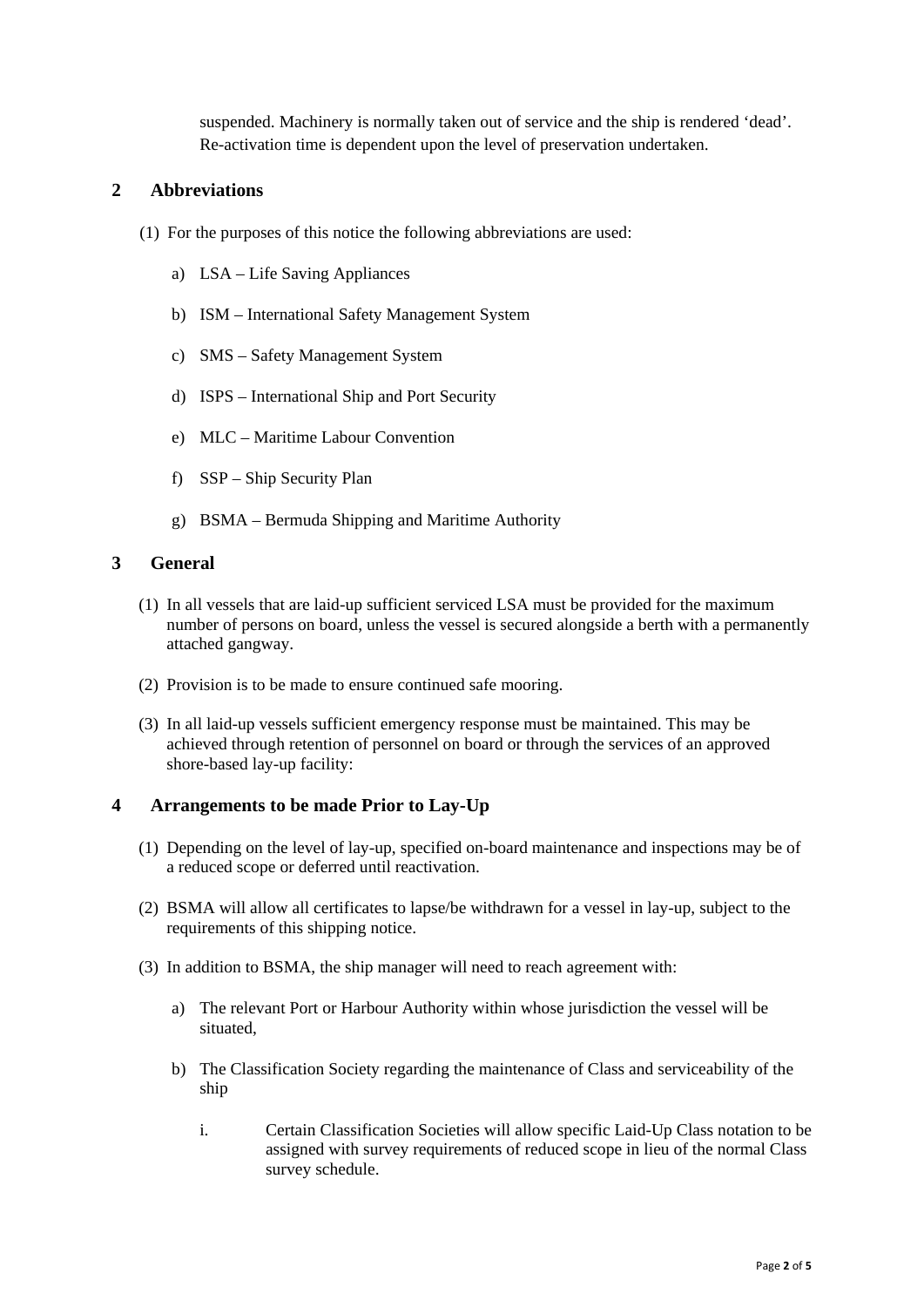#### BSMA will accept such proposals.

- (4) The following steps are to be complied with before a vessel enters lay-up:
	- a) Formal agreement is to be received from the local authorities in the proposed lay-up location, confirming their acceptance of the proposed lay-up and stating any additional requirements that may be imposed locally.
	- b) Formal agreement is to be received from the Classification Society with any additional requirements to be complied with.
	- c) Upon completion of the above items formal notification of the intent to lay-up is to be provided to BSMA at [survey@bermudashipping.bm.](mailto:survey@bermudashipping.bm) The registrar is also to be informed at [registry@bermudashipping.bm.](mailto:registry@bermudashipping.bm) At this time the choice of lay-up facility and the means adopted to ensure monitoring and action of all alarms, including provisions for response on board in emergency situations such as fire or flooding are to be communicated to BSMA.
	- d) All ships certificates are to be valid at least until the first day of the lay-up period.
	- e) The proposed manning arrangement during the lay-up period is to be submitted to BSMA and approved.

#### **5 Safe Manning, ISM, ISPS and MLC During Lay-Up**

- (1) In instances where the ship is expected to be idle at anchor for short periods and a 'hot' or 'cold' lay-up is not desired, BSMA will, on a case by case basis, accept applications for conditional reduced manning provided that all of the ship's other certificates are kept valid.
- (2) Taking into account the type of lay-up adopted, specific security arrangements will in all cases need to be created and adopted between the vessel and the port facility. These arrangements will also need to be agreed by BSMA.
- (3) For the purposes of safe manning, ISM, ISPS and MLC the following requirements apply:
	- a) Vessel secured alongside berth hot lay-up
		- i. Minimum Safe Manning Document does not apply.
		- ii. Sufficient personnel employed by ISM Manager to maintain ship's systems will remain on board; however there is no requirement to carry Management level staff, subject to approval from the local authorities and BSMA.
		- iii. ISM, ISPS & MLC certification to remain valid and audits and verifications to be carried out as required by the Codes.
		- iv. SMS and SSP may need to be revised to reflect the changed situation and priorities arising from the lay-up. Re-approval of the SSP may be required.
		- i. A Declaration of Security may be required between the ship and the port facility, depending upon local requirements and the wording of the SSP.
	- b) Vessel secured alongside berth cold lay-up
		- ii. Minimum Safe Manning Document does not apply.
		- iii. No personnel employed by ISM Manager required on board, subject to approval from the local authorities and BSMA.
		- iv. ISM, ISPS & MLC certification to be suspended.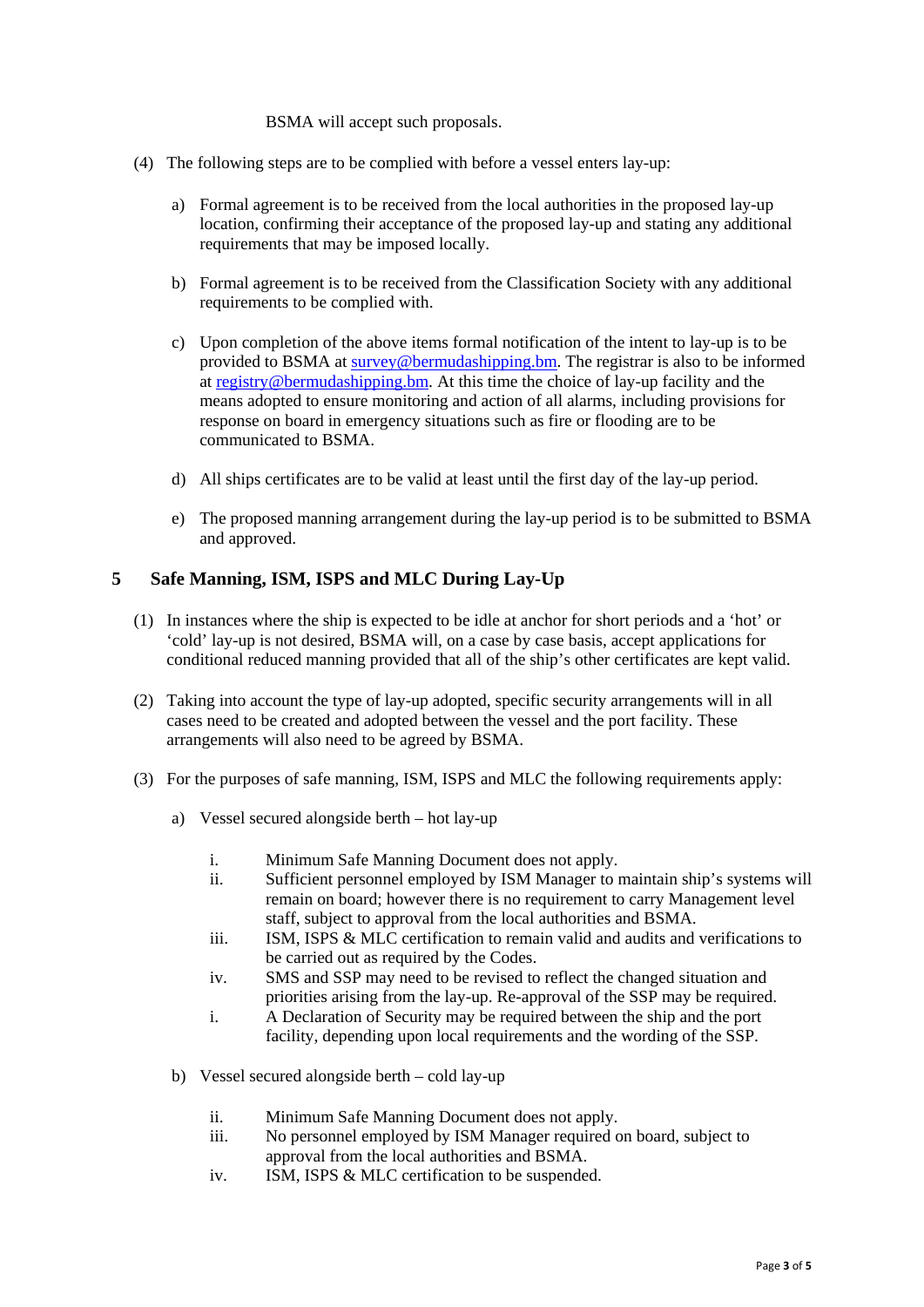- v. Upon reactivation the vessel will be considered as a new ship and interim ISM, ISPS and MLC audits will be required.
- vi. A Declaration of Security may be required between the ship and the port facility, depending upon local requirements and the wording of the SSP.
- c) Vessel secured at anchor hot lay-up
	- i. Minimum Safe Manning Document applies. Applications for a reduced Safe Manning Document will be considered.
	- ii. Sufficient personnel employed by ISM Manager to maintain ship's systems will remain on board; however there is no requirement to carry Management level staff, subject to approval from the local authorities and BSMA.
	- iii. ISM, ISPS & MLC certification to remain valid and audits and verifications to be carried out as required by the codes.
	- iv. SMS and SSP may need to be revised to reflect the changed situation and priorities arising from the lay-up. Re-approval of the SSP may be required.
	- v. If the lay-up lasts longer than 3 months, or a different crew takes the ship back into operation an additional ISM, ISPS and MLC verification will be required.
	- vii. A Declaration of Security may be required between the ship and the port facility, depending upon local requirements and the wording of the SSP.
- d) Vessel secured at anchor cold lay-up
	- i. Minimum Safe Manning Document does not apply.
	- ii. No personnel employed by ISM Manager required on board, subject to approval from the local authorities and BSMA.
	- iii. ISM, ISPS & MLC certification to be suspended.
	- iv. Upon reactivation the vessel will be considered as a new ship and interim ISM, ISPS and MLC audits will be required.
	- viii. A Declaration of Security may be required between the ship and the port facility, depending upon local requirements and the wording of the SSP.
- e) The above notwithstanding, any other circumstances that result in interruption of the on board SMS shall be approached as follows:
	- i. If interruption of the SMS and/or SSP is more than three months, but less than six months, BSMA will conduct an additional ISM and/or ISPS verification audit upon reactivation of the vessel and immediately prior to its return to normal service. Upon satisfactory completion of these audits the existing certification will be endorsed accordingly.
	- ii. If interruption of the SMS or SSP is more than six months, BSMA will require the interim audit procedure to be followed.
	- iii. If crew (seafarers) have not been living aboard for more than three months, but less than six months, BSMA will conduct an additional MLC inspection upon reactivation of the vessel and immediately prior to its return to normal service. Upon satisfactory completion of this inspection the existing certification will be endorsed accordingly.
	- iv. If crew (seafarers) have not been living aboard for more than six months, BSMA will require the interim inspection procedure to be followed.

## **6 Requirements for Change of Berth During Lay-Up**

(1) It may become necessary or advantageous to change the berth or moored location of a laid-up